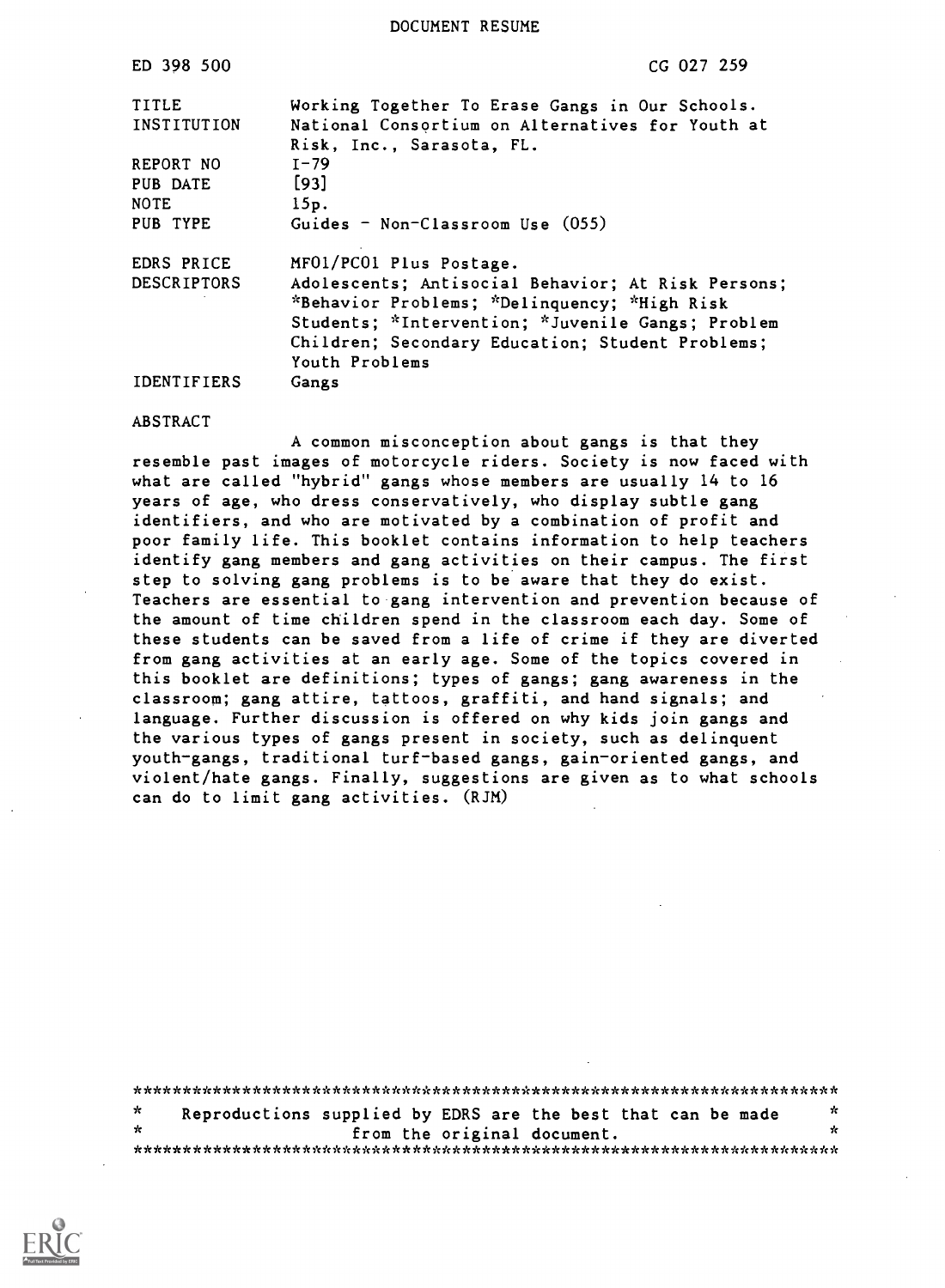National Consortium on Alternatives for Youth at Risk. Inc.



5250 17th Street, Suite 107 / Sarasota, Florida 34235-8247 / (941) 378-4793

 $1 - 79$ 

#### "Working Together to Erase Gangs in Our Schools"

This Green Sheet is entitled "Working Together to Erase Gangs in Our Schools" but the information could be used in any location.

This week we have received two publications that include statistics and prevention programs which are up-to-date on all aspects of juvenile violence and include the issue of juvenile gangs. Both of these can be obtained at no cost from the Juvenile Justice Clearinghouse, POE 6000, Rockville, Md., 20849-6000. Phone: 800- 638 -8736 to order.

In Juvenile Offenders and Victims: A National Report: (August 1995) No national level data are collected on the number of gangs or gang members, the juvenile proportion of gang members or the volume of gang crime. Striking differences occur in identifying gangs and gang members. In 1992 a survey of 100 jurisdictions estimated 250,000 adults and juveniles in 5,000 gangs. The ethnicity of gang members were estimated to be 48% African-American, 43% Hispanic, 5% Asian and about 4% White. About 6% of gang members are female who had a higher proportion of property offenses than males who committed more violent crimes. Twenty-five per cent of students in a 1989 survey reported gangs in their schools and were twice as likely to fear attack in school and going to and from school in comparison to those with no gangs.

In Guide for Implementing the Comprehensive Strategy for Serious, Violent, and Chronic Juvenile Offenders (June, 1995): Four gang prevention programs are evaluated in detail with the results that broad-scale prevention approaches are likely to be less effective than targeting high-risk youth groups and applying approriate deterrent and rehabilitative procedures.

|                                                                                 | <b>BEST COPY AVAILABLE</b>                                                                                                                                                                                                                         |
|---------------------------------------------------------------------------------|----------------------------------------------------------------------------------------------------------------------------------------------------------------------------------------------------------------------------------------------------|
|                                                                                 |                                                                                                                                                                                                                                                    |
|                                                                                 |                                                                                                                                                                                                                                                    |
| PERMISSION TO REPRODUCE AND<br>DISSEMINATE THIS MATERIAL<br>HAS BEEN GRANTED BY | U.S. DEPARTMENT OF EDUCATION<br>Office of Educational Research and Improvement<br>EDUCATIONAL RESOURCES INFORMATION<br><b>CENTER (ERIC)</b><br>This document has been reproduced as<br>received from the person or organization<br>originating it. |
|                                                                                 | Minor changes have been made to<br>improve reproduction quality.                                                                                                                                                                                   |
| TO THE EDUCATIONAL RESOURCES<br><b>INFORMATION CENTER (ERIC)</b>                | Points of view or opinions stated in this<br>document do not necessarily represent<br>$m \sim \lambda$ of BL sacirion or policy.                                                                                                                   |

 $\boldsymbol{\sigma}$ 5

72  $\mathbf{C}$ È  $\mathcal{L}$   $\mathcal{L}$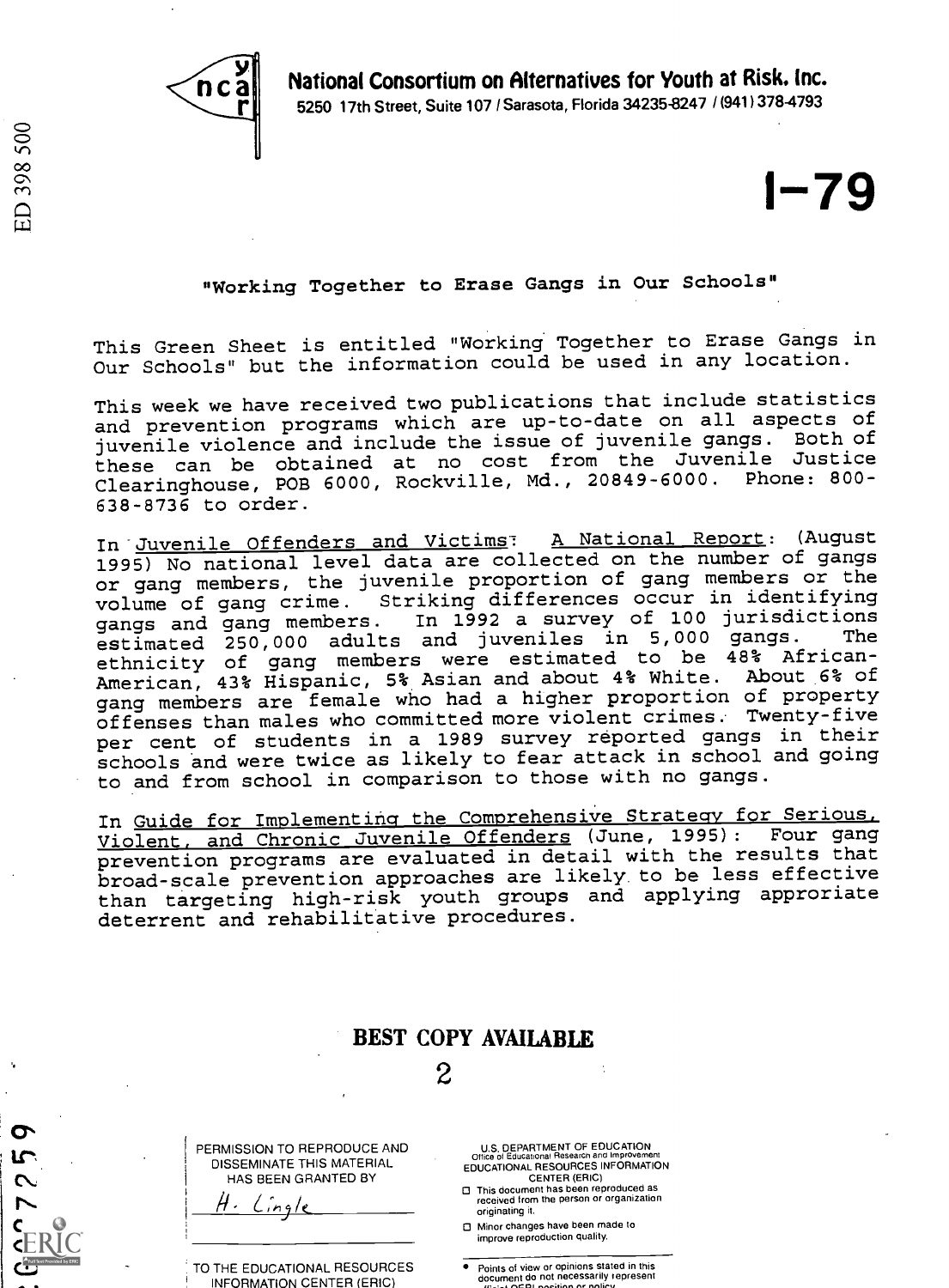# CONTENTS

| Introduction                     | $\mathbf{1}$            |
|----------------------------------|-------------------------|
| Today's Gangs                    | $\overline{2}$          |
| Definitions                      | $\overline{3}$          |
| <b>Types of Gangs</b>            | $\overline{\mathbf{4}}$ |
| Gang Awareness in the Classroom  | 5                       |
| What to Look For                 | $6\overline{6}$         |
| Attire                           | $\overline{7}$          |
| Tattoos, Graffiti & Hand Signals | 8                       |
| Language                         | 9                       |
| Why Kids Join Gangs              | 10                      |
| What Schools Can Do              | 11                      |
| <b>Bibliography</b><br>$\Im$     | 12                      |

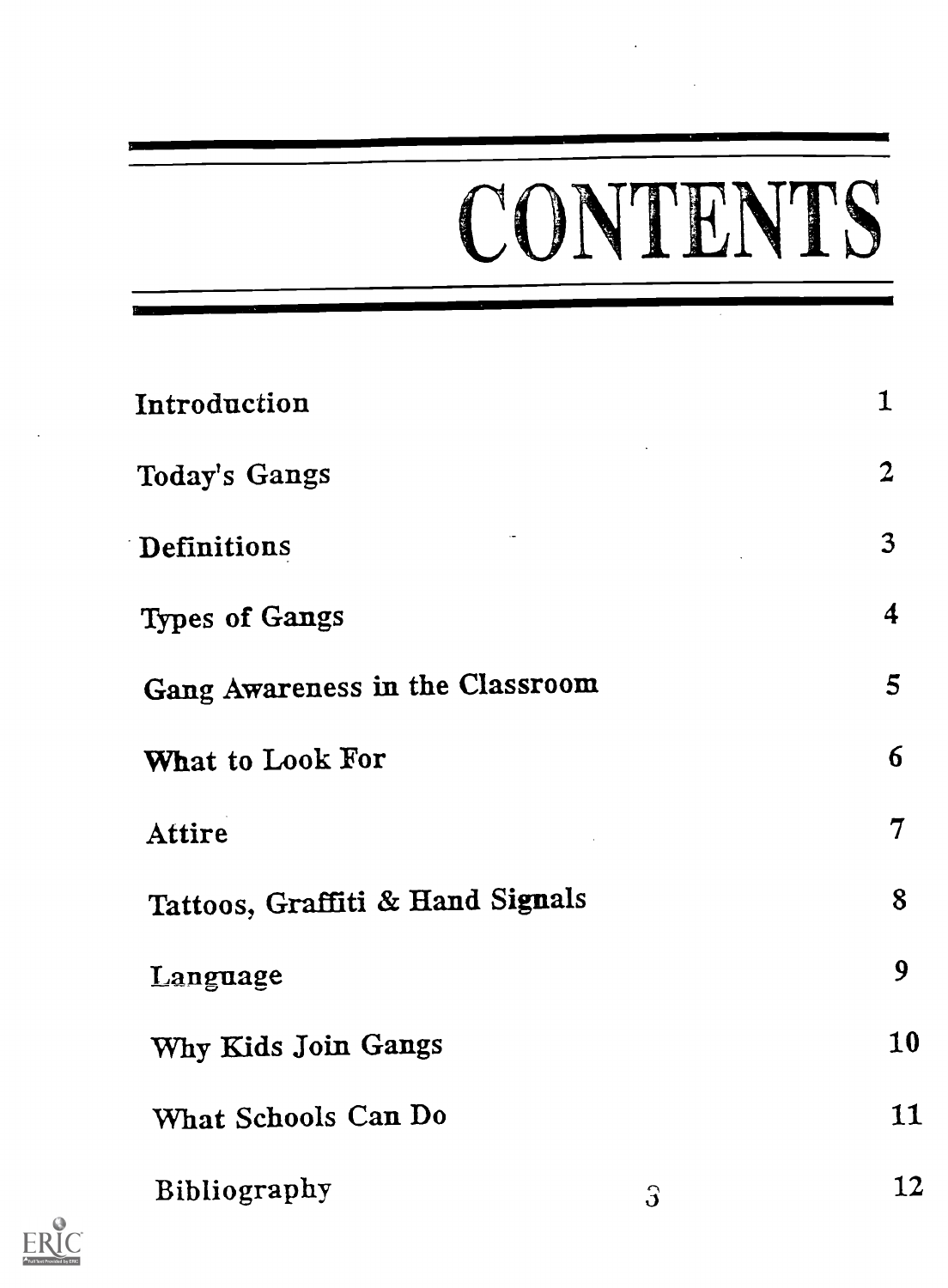### INTRODUCTION

The Northeast Gang Task Force is comprised of representatives from the Hurst, Euless and Bedford Police Departments. The task force was created in 1991 to combat the increasing gang problem in these communities. Current efforts are focused primarily on gathering intelligence information and educating department members, citizens and educators.

This booklet contains information that has been designed to help teachers identify gang members and gang activities on their campus. The first step to solving these problems is to be aware that they do exist. Research shows that gangs have been present in our area for many years, and their membership continues to grow at an alarming rate.

Teachers are essential to gang intervention and prevention, because of the amount of time children spend in the classroom each day. Teachers have the opportunity to observe students for long periods of time and are aware of patterns they develop. Some of these children can be saved from a life of crime if they are diverted from gang activities at an early age.

"Nosotros Unidos" is a multicultural gang diversion program that deals specifically with gang members once they have been identified. Counselors are on staff to provide one-on-one and group therapy to these individuals. Our task force works closely with this organization to educate these young people on the adverse affects gang membership can have on their lives.

Together we can make a difference. Once we have admitted that a problem does exist, we can take steps to eliminate it. Please review the enclosed information carefully, and advise school administration staff or task force members of any questions or concerns you have..





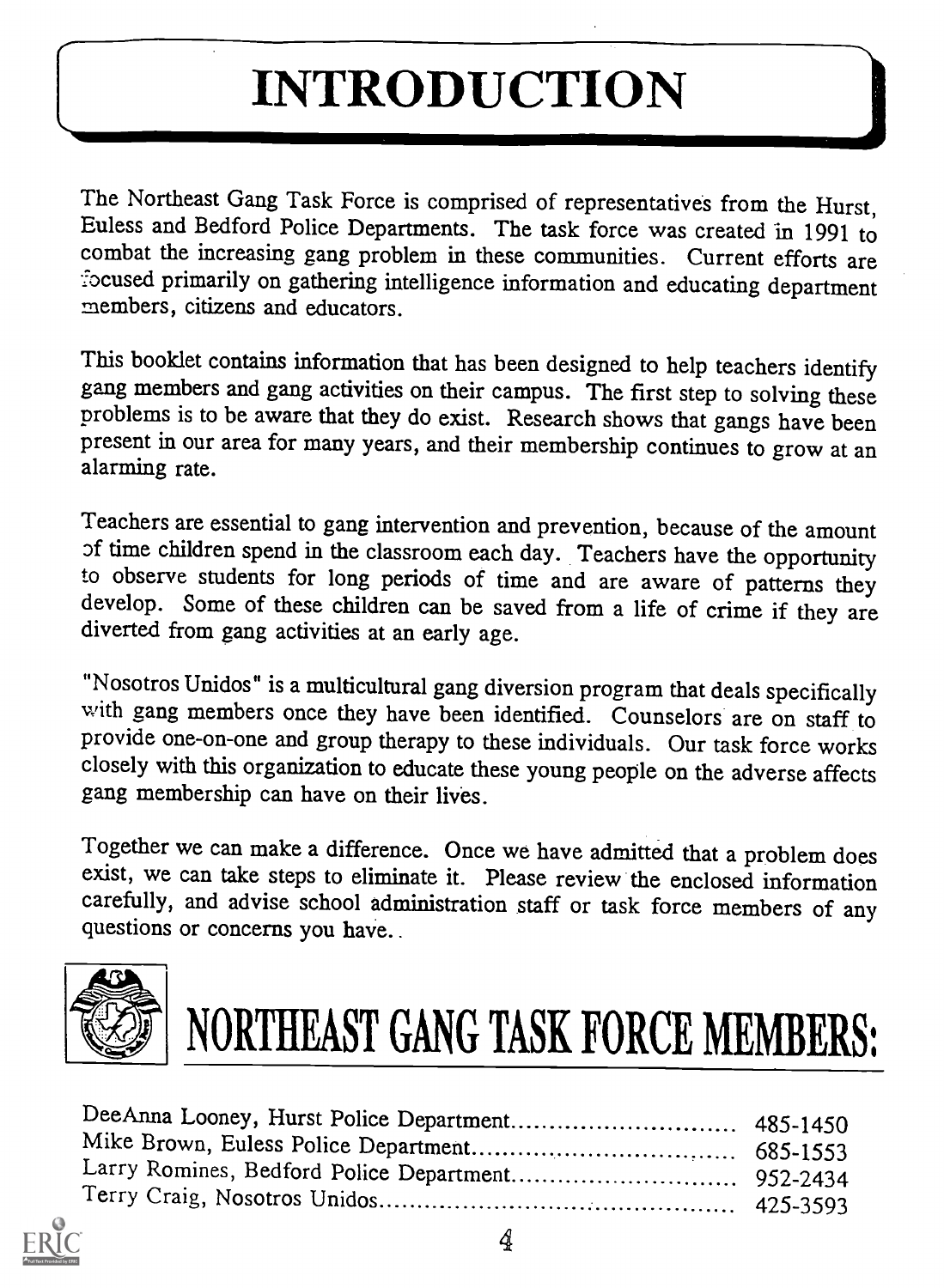### TODAY'S GANGS

Today we are faced with what are called the "hybrid" gangs of the late 1980's and the 1990's. A common misconception is that today's gang members resemble motorcycle riders or a "cholo". In reality, modern members are usually 14 to 16 years of age, dress conservatively and display subtle gang identifiers.

Colored shoelaces, ball caps with sports logos, certain jackets, and colored bandannas are typical gang attire. No single identifier can make a person a gang member. Other factors such as associates and hand signs must also be considered.

Gangs today are motivated by a combination of profit and a less than satisfactory family life. The young gang member has a feeling of belonging as he relates to his fellow members. Being in a gang can also provide the young male with sexual gratification he cannot get outside the gang.

History shows that a person belonging to a gang feels he is part of an organization that not only shocks society, but gains profit from illegal activities. This trend is evident today as young gang members graduate from spraying paint on walls to criminal mischief and car theft. Some gang members go beyond basic crimes against property and instead focus on the more serious crimes against persons.

On April 2, 1992, a capital murder of a Bedford resident was committed by three members of a local "Hoova Crips" gang while in the course of a burglary. The members slit the throat of the female occupant in the house with a butcher knife they had brought with them to the scene. These individuals had been tracked for well over a year by Hurst, Euless and Bedford officers.

D/FW Airport has not been excluded from gang activity. Gangs have been known to steal cars from remote parking areas and use the vehicles in drive-by shootings. The airport's 24-hour a day access, vast size, and limited monitorability makes it a likely target for this type of offense.

Today's gang problem has been compared to the golden age of the Mafia with drug trafficking being the driving force behind gang activity. Memberships tend to cross ethnic lines and have more female involvement than ever before.

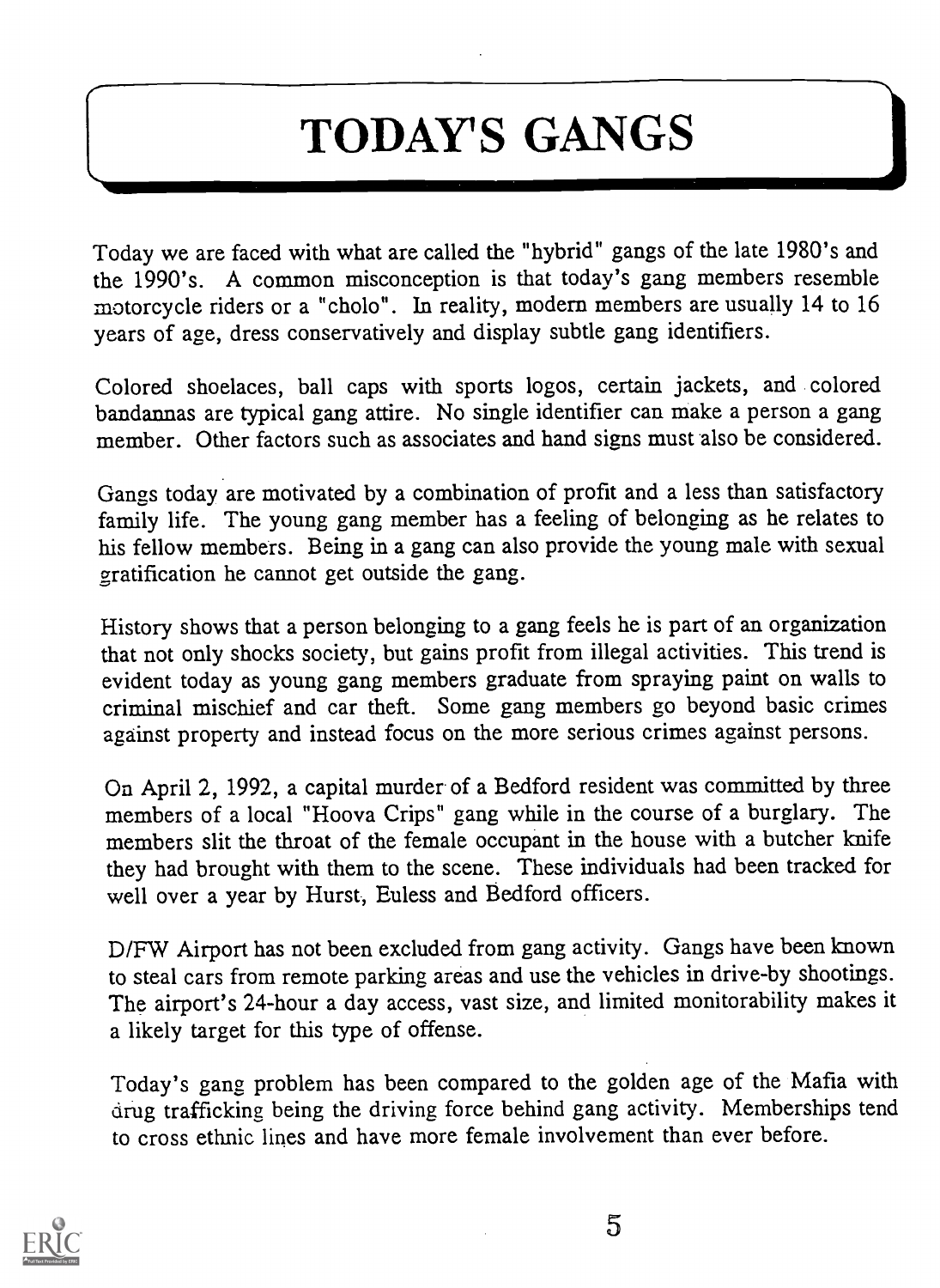### LANGUAGE/

#### **Examples**

- Crip gangs will use the letter "C" to replace the letter "B" in conversations and writings because of their rival - the Bloods. Writing usually consists of Olde English Script.
- Crips refer to fellow members as "Cuz" and call Bloods "Slobs." Refer to themselves as "BK" or Blood Killers.
- Blood gangs will substitute the letter "B" for the letter "C" in conversations and writings. These gangs also use Olde English Script.
- Bloods refer to each other as "Blood" and call Crip members "Crabs."

It is important for teachers to be aware of student's verbal language as well as their body language. Abbreviations used in conversations may be a way for juveniles to talk about gang activities without fearing interpretation from adults.

**Example:** "BGD" Black Gangster Disciples

#### TERNIINOLOGY

#### Latino Gangs

#### "Going Down" "Check-In" "Chola/Cholo" "Filero" fighting initiation girl/boy in Gang knife

#### Afro-American Gangs

"Gig" "Squab" "Holdin' Down" "Let's Bail" gathering fight controlling let's leave



6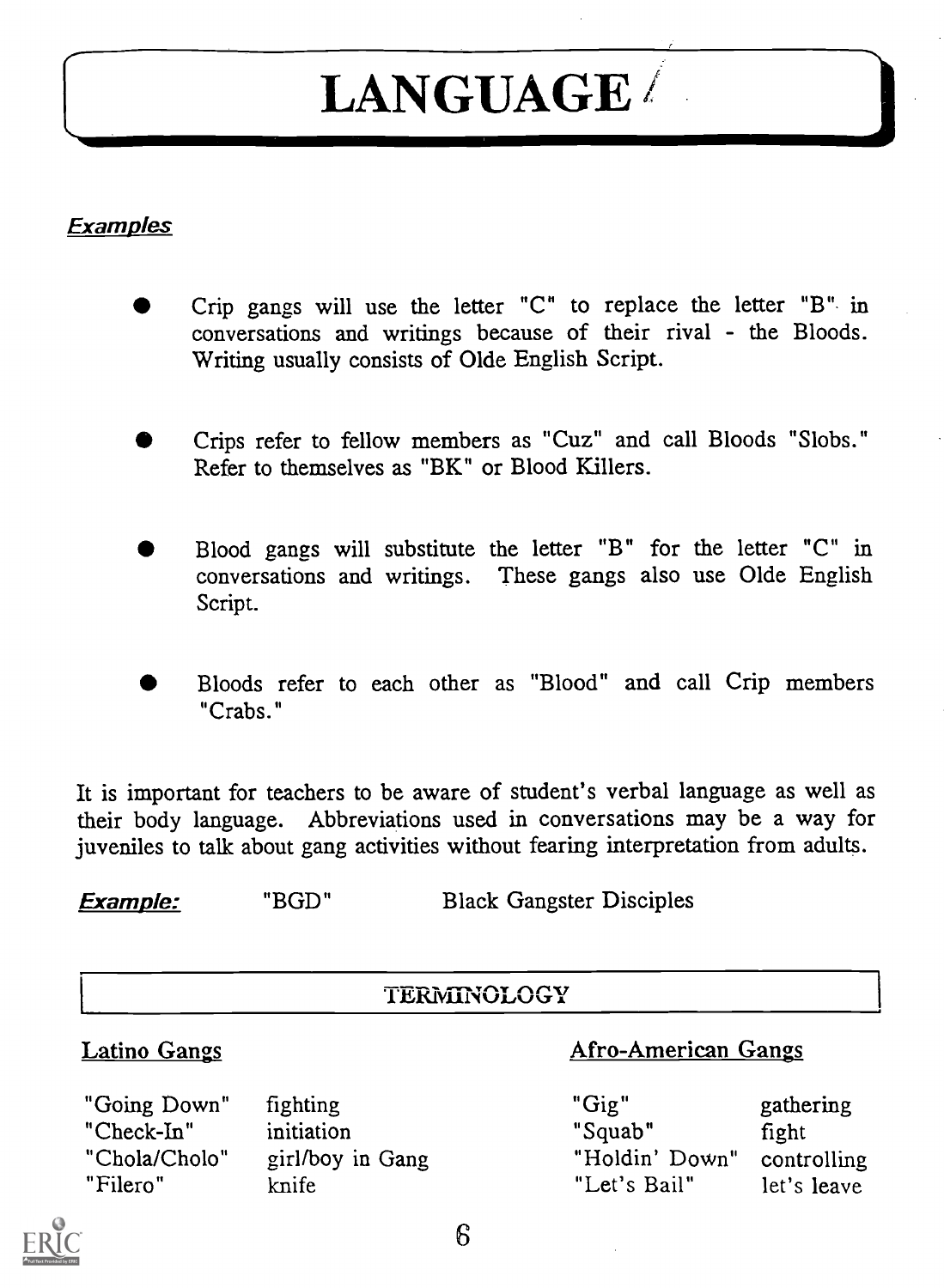### WHY KIDS JOIN GANGS

- Poverty
- Fear
- Need to Protect Self or Family
- Need to Belong or be Recognized
- Low Self Esteem
- Cultural Expectations
- Avoidance of Rejection
- Intimidation
- Too Much Unstructured, Non-Supervised Time
- Profit from Illegal Drug Trade
- Family Tradition
- Lack of Social Activity; "No Place to Go"
- Not Wanting to Feel Different
- Peer Pressure
- Lack of Religion, Value System, or Ethics Within Youth's Home
- Sense of Adventure
- Lack of Parental Interest and Support
- Self Deception
- Insecurity 7
- Lack of Education, Lack of Success in School, Dropping Out

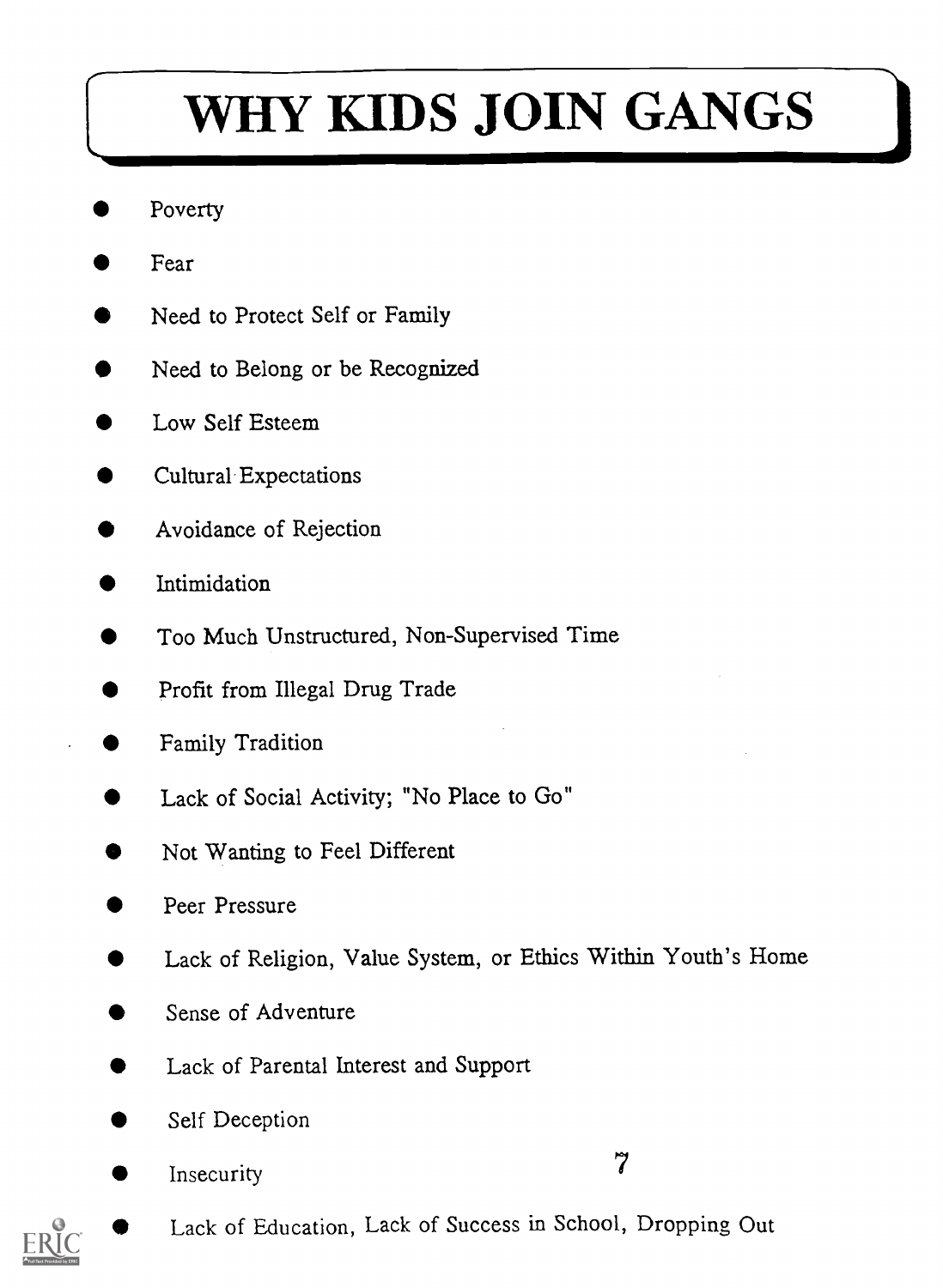### GANG AWARENESS IN THE CLASSROOM

- Eliminate any preconceived notions vou may have about gangs. Teachers have a responsibility to educate all students regardless of race, creed, or color. Accept all students with an open mind.
- Make your class a comfort zone for everyone who visits there (students and teachers). Learn to recognize and actively eliminate any and all signs of gang activity.
- Understand the most complex and numerous reasons students join gangs. Most are trying to satisfy a basic need to belong to a group and "fit in." They are also being subjected to strong peer pressure from friends or fellow classmates.
- Assert yourself with gang members in your classroom. Do not confront them, but instead deal with them on a one to one basis. Like all students, gang members will push you to the limit. Do not give them an arena for their misbehavior. If you "validate" their activities in front of other students, it will only encourage them to challenge your authority.
- Be aware of gang writing, attire and language in your classroom.
- If you believe that one or more of your students is in a gang or is moving towards joining one, submit his or her name to your campus coordinator for review. It is not our objective to punish these students, but instead we want to deter them from criminal activity by showing them the negative consequences of gang membership.
- Awareness is the key to helping young people stay away from gangs. Once gang problems have been identified, they can be dealt with effectively by everyone concerned.

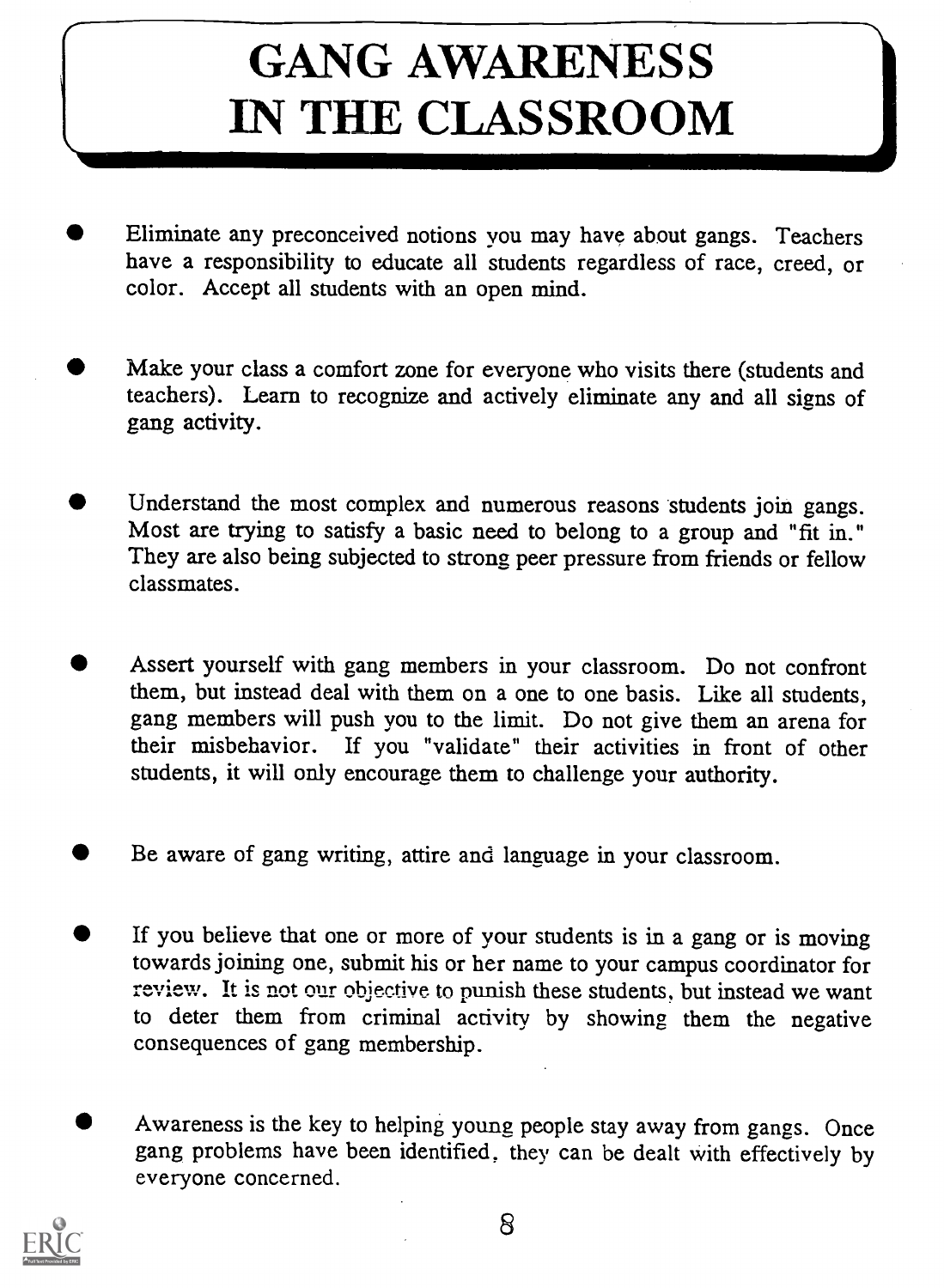### WHAT TO LOOK FOR

- 1. The showing of "colors." Groups of students wearing identical or similar outfits.
- 2. Graffiti in the neighborhood or on the school campus.
- 3. The use of hand signals, also known as "flashing," down the hallways, etc.
- 4. An increase of physical confrontations or "staredowns" or reports of students being harassed or assaulted by small groups of students.
- 5. Students wearing beepers/pagers or carrying cellular telephones.
- 6. The presence of gang markings or tattoos on a student's hands, arms or notebooks and book covers.
- 7. The use and distribution of drugs on campus. Early drug involvement by younger students.
- 8. School failure: Grades and Conduct.
- 9. Limited or no involvement in extra-curricular activities.

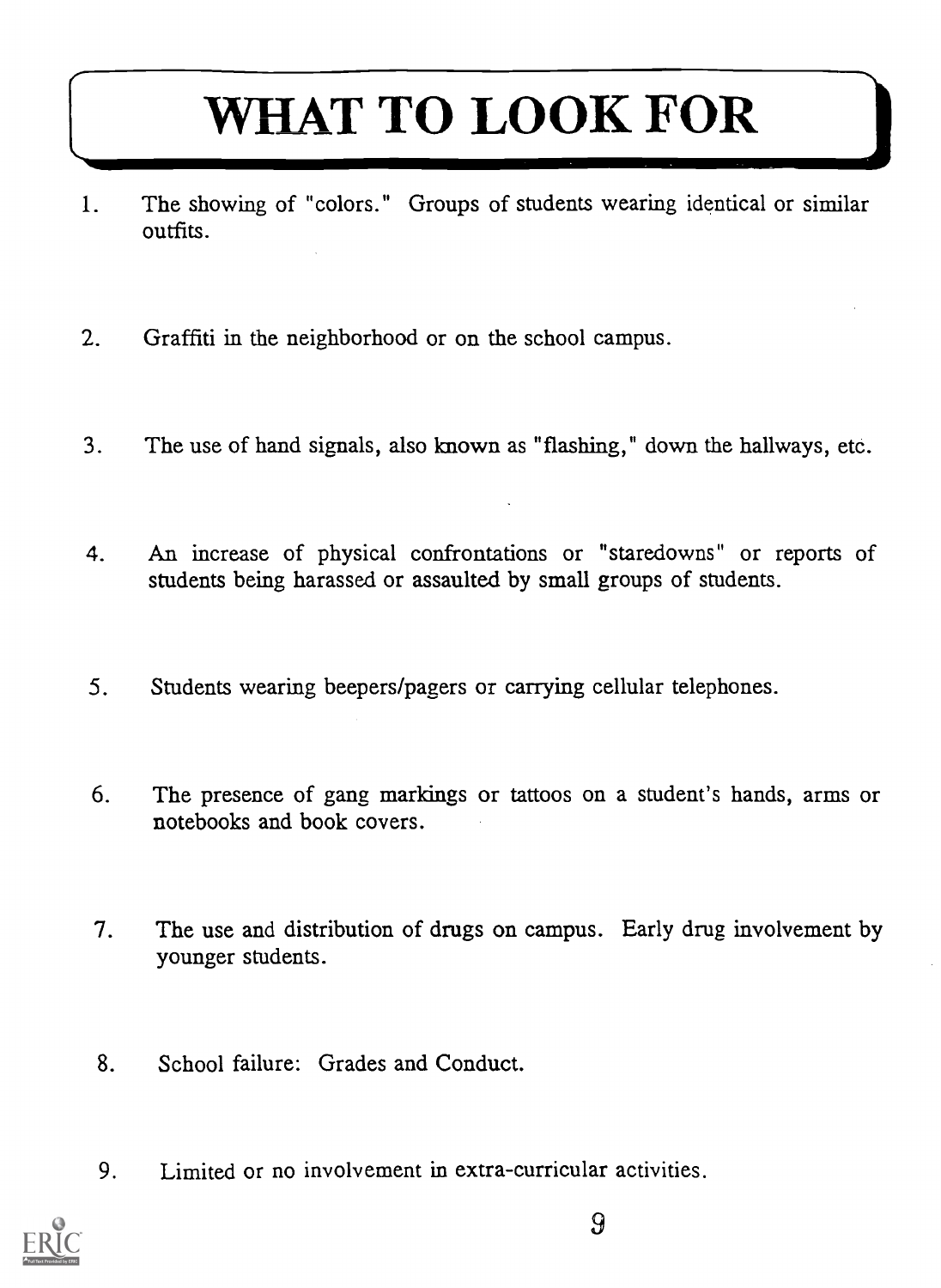### ATTIRE

| APS:               | notice the way they are worn and any monikers<br>that are printed on the front or side of the ball cap;<br>look for sports logos displayed on cap - especially<br>if they have been altered in some way |
|--------------------|---------------------------------------------------------------------------------------------------------------------------------------------------------------------------------------------------------|
| <u>COATS:</u>      | look for jackets with sports logos such as the L.A.<br>Raiders; colors, insignias and patches; long black<br>trench coats                                                                               |
| <b>SHOES:</b>      | look for painted soles and colored shoe laces;<br>"Doc Martin" style combat boots                                                                                                                       |
| T-SHIRTS:          | notice graffiti and/or monikers                                                                                                                                                                         |
| <b>COLORS:</b>     | BLUE (Crips), RED (Bloods), and BLACK - used<br>by Hispanic gangs to cover other gang graffiti;<br>also notice students wearing all of the same color<br>- such as black shirt, pants, shoes, etc.      |
| <u> BANDANNAS:</u> | RED and BLUE on person or hanging from<br>rearview mirror of vehicle                                                                                                                                    |
| CLOTHING:          | designer name clothing worn together with other<br>identifiers stated above; "sagging" pants worn low<br>around the hips; overalls with one shoulder<br>unfastened<br>$10^{\circ}$                      |



I-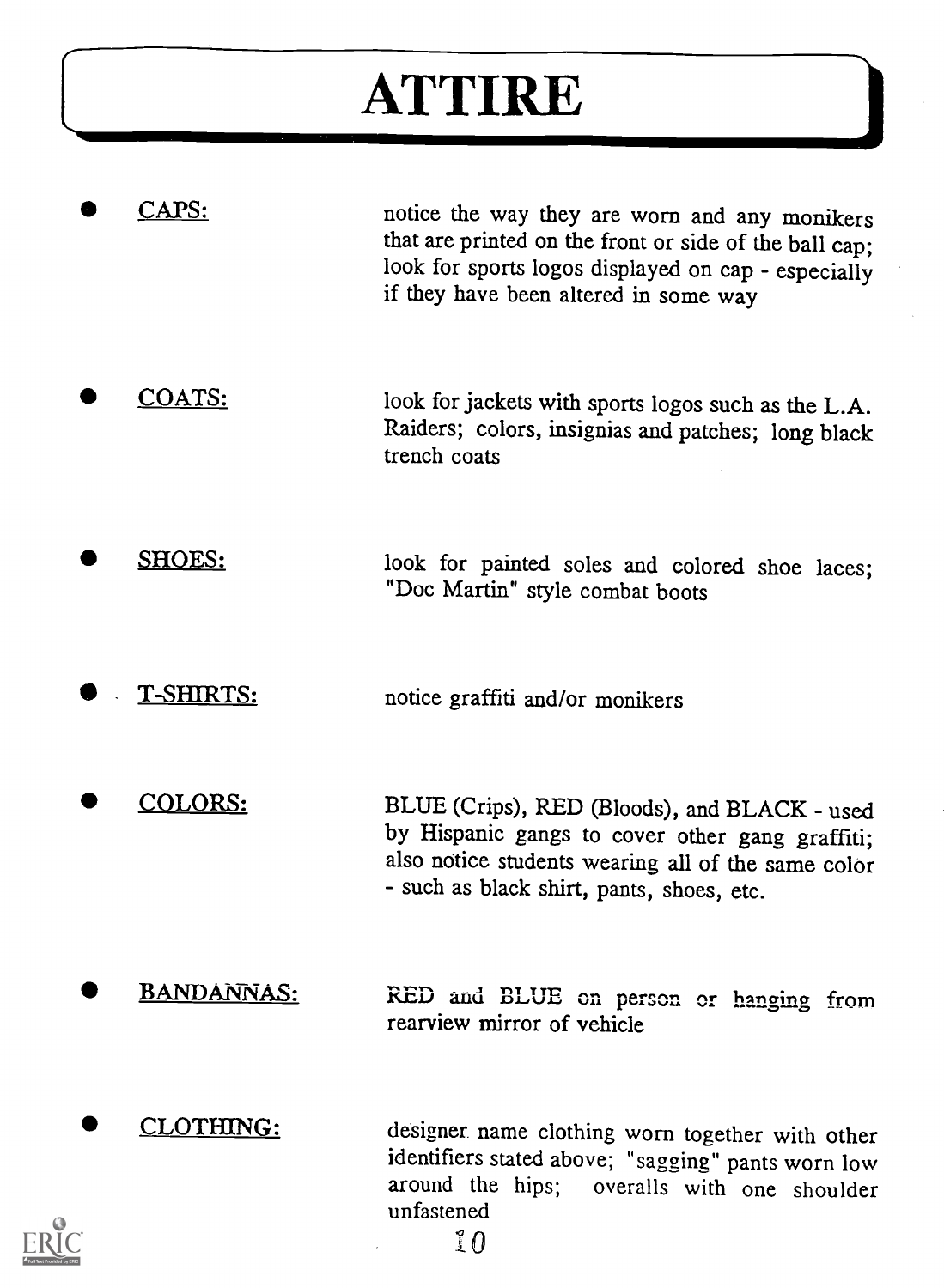## **TATTOOS**

- May be viewed as an extension of gang graffiti and will usually include the  $\blacksquare$ name, initials or gang symbols followed by the street name of the member.
- $\blacksquare$ Many tattoos are homemade and are not confined to any particular part of the body.
- May not be the typical artwork assooiated with tattoos, but may be instead п an identifiable mark such as a cigarette burn.

### GRAFFITI

- Graffiti is often the first sign of gang infiltration into a neighborhood.
- Is used to identify territorial boundaries. ш
- The order of the names written in graffiti often signifies who is considered  $\blacksquare$ the top members and leaders of the gang.
- Graffiti can appear on clothes, papers or notebooks and not just spray painted on walls.

### HAND SIGNALS

Hand signs will not only identify set gang members, but will display his ■ rank in the gang as well as his knowledge of the gang's history.



I-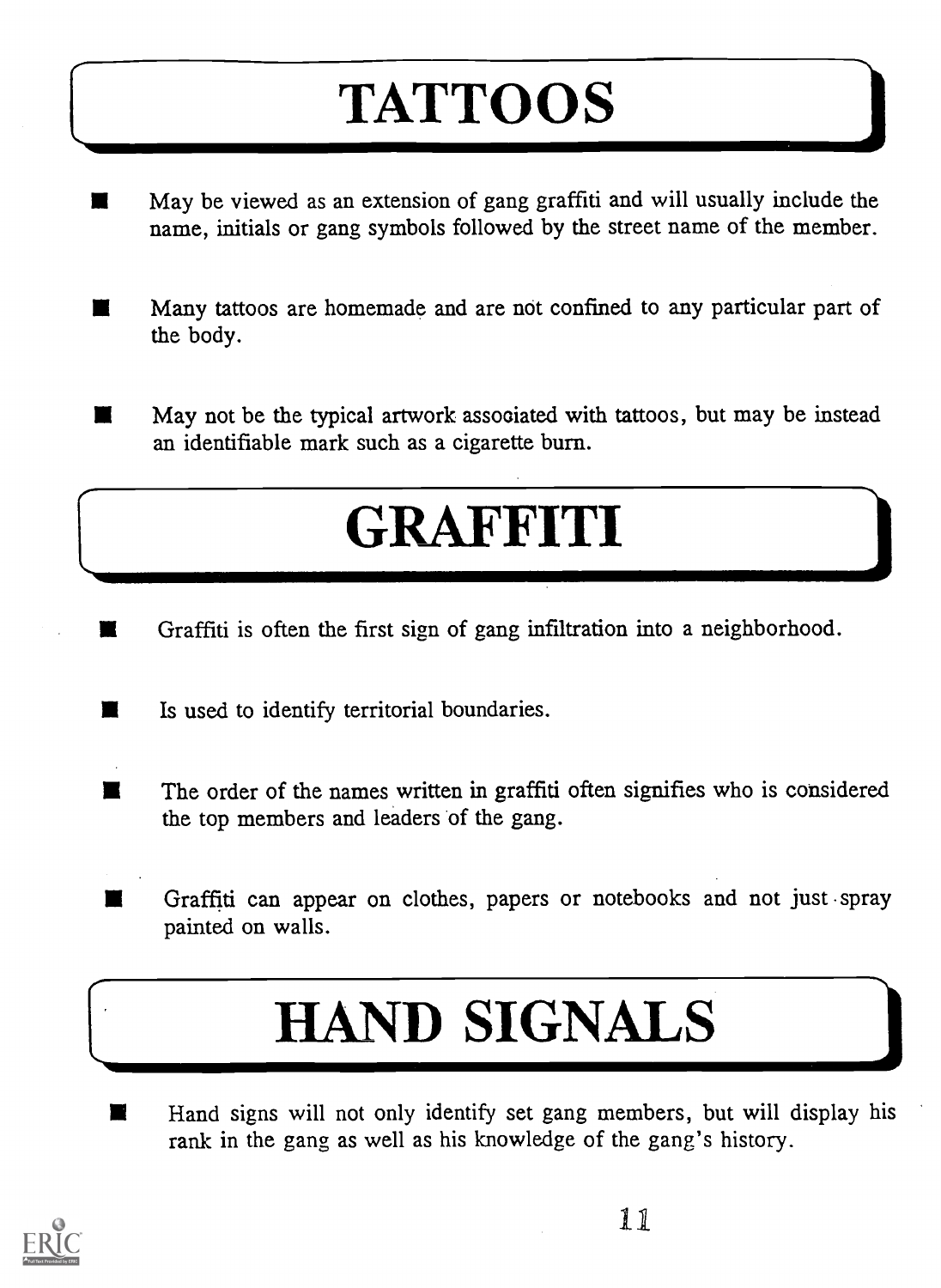

#### STREET GANG DEFINITION

Three or more persons having a common identifying sign or an identifiable leadership who continuously or regularly associate in the commission of criminal activities.

#### REGULAR GANG MEMBER

Those individuals who "hang out" with the gang on a more or less daily basis. They are familiar with and are aware of most gang activities. They are likely to be present during gang offenses, frequently as a participant.

#### ASSOCIATE GANG MEMBERS

Those individuals who are friends, acquaintances, and relatives of gang members who are somewhat knowledgeable about gang activities and occasionally participate.

#### JUNIOR GANG MEMBERS

Those aspiring individuals who are too young to be fully accepted by the gang and those individuals who are particularly at risk of developing a more serious level of gang activity. Junior members may be used to commit offenses in an effort to insulate gang leadership from the consequences of crime. These impressionable juveniles can easily be talked into doing almost anything if it will gain them acceptance by the gang.

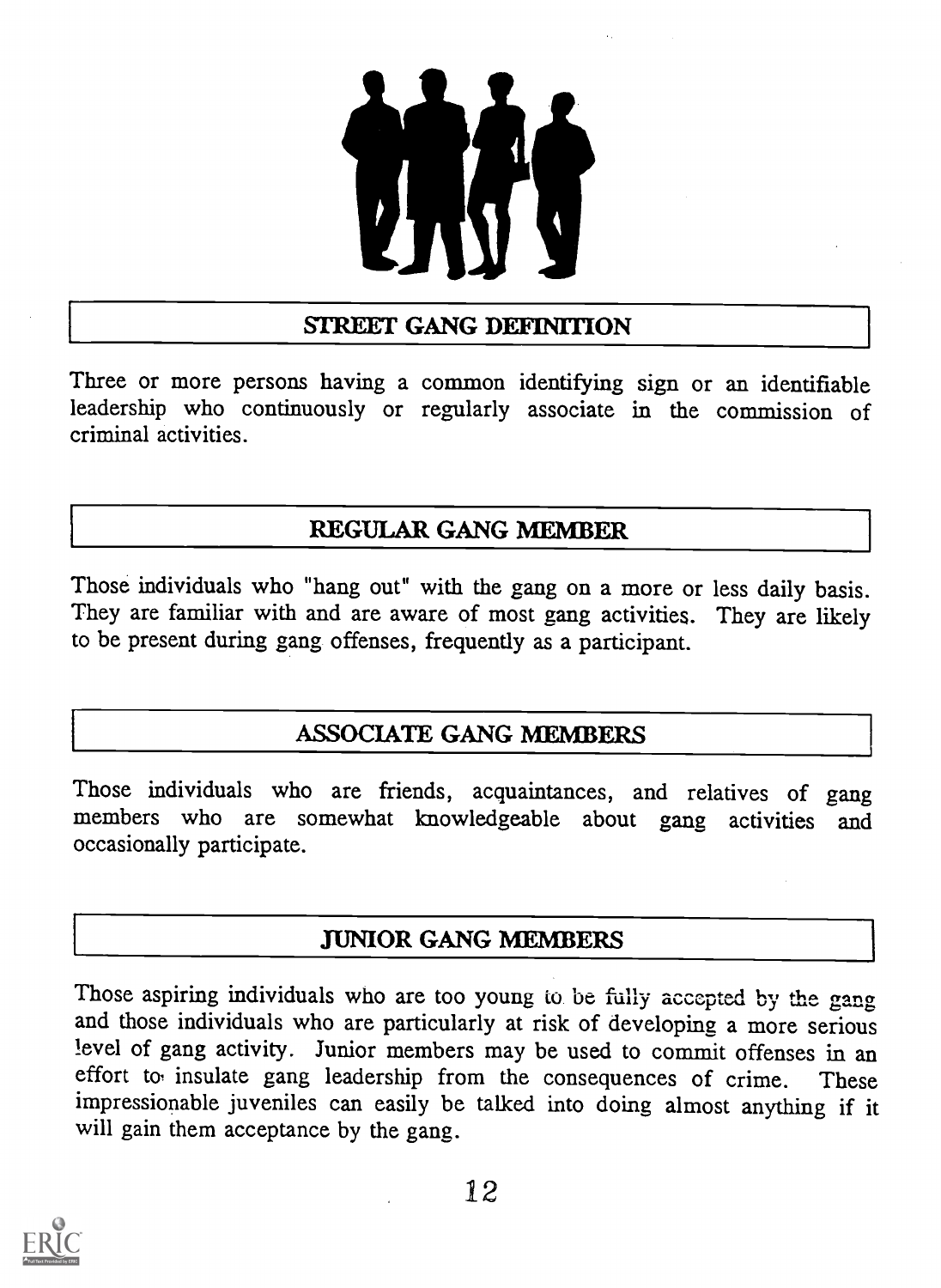### TYPES OF GANGS

#### DELINQUENT YOUTH GANGS

This is a loosely structured group of young people who "hang out" together. The group has a name, and members typically have developed identifying signs such as a similar clothing style, colors, and/or hand signs. Members engage in delinquent or undesirable behavior often enough to attract negative attention from law enforcement, neighborhood residents and school officials.

#### TRADITIONAL TURF-BASED GANG

This is a loosely structured, named group with a strong commitment to defending its reputation and status as a gang. It is usually associated with a geographic territory but may simply defend its perceived interests against rival gangs. Members include juveniles, as well as adults, who typically mark their turf with graffiti. Gang activities often include assault, homicide or drive-by shootings against rival gangs.

#### GAIN-ORIENTED GANG

This is a loosely structured, named local group of young people (juveniles and/or adults) who repeatedly engage in criminal activities for economic gain such as robbery, burglary, or selling controlled substances. The group may share many characteristics of turf-based gangs and may defend a territory, but should be classified as a gain-oriented gang when they act together for economic profit.

#### VIOLENT/HATE GANG

This is a named group of juveniles and/or adults that does not qualify as either a gain-oriented or a traditional turf-based gang. Typically, the group has developed identifying signs such as a style of dress, haircut, or insignia. The group's violence has an ideological or religious rationale, such as racism or satanism. This type also includes groups whose members are randomly or senselessly violent.

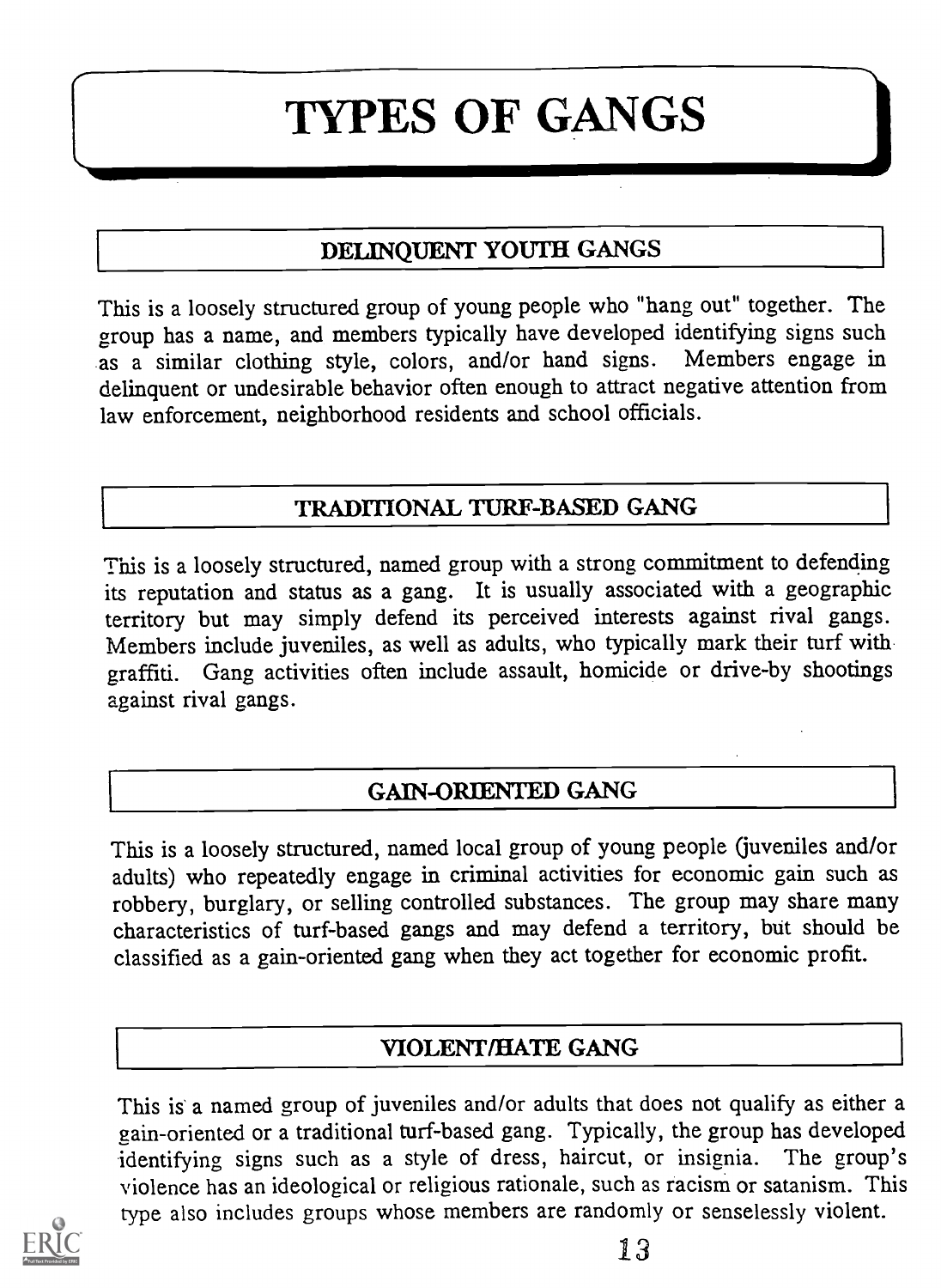# WHAT SCHOOLS CAN DO

- 1. Listen to what students have to say about gangs in their area.
- 2. Ensure that communication lines are open and accessible to students at all times.
- 3. Help with graffiti clean-up efforts and remember the three R's:
	- Report Record Remove
- 4. Establish linkage with parents, community officials and police agencies.
- 5. Establish and enforce a consistent discipline management system that stresses the unacceptability of gang behavior.
- 6. Establish a dress code that supports school spirit.
- 7. Train teachers and staff to recognize gangs and deal properly with gang issues.
- 8. Investigate any rumors you hear from students of anticipated gang activities.
- 9. Provide parent education in conjunction with P.T.A. to educate parents about gang activity.
- 10. Use art, music and drama activities to promote positive alternatives to gang involvement.



11. Create a positive environment in the classroom and develop programs to foster student's success at different levels.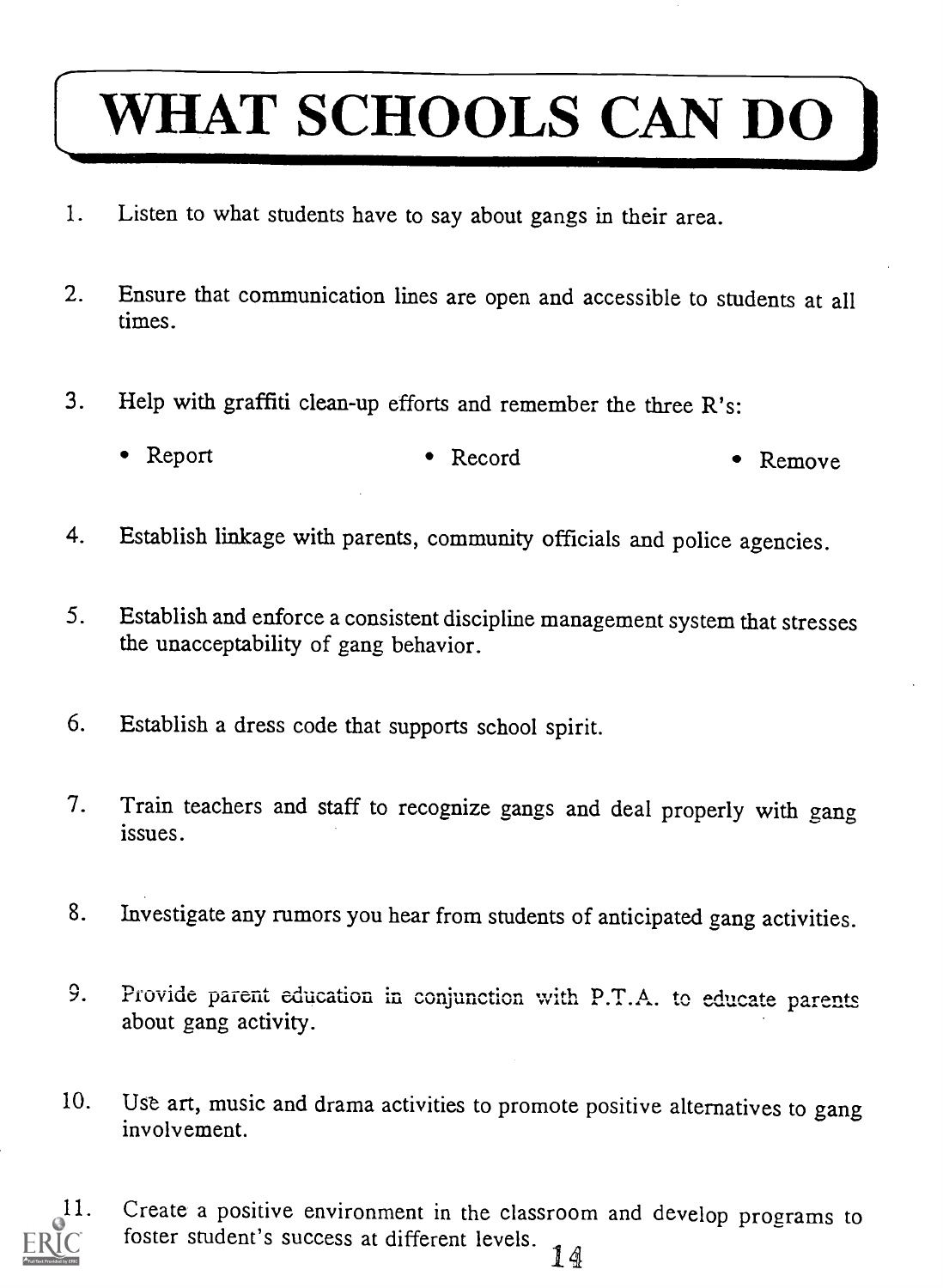### BIBLIOGRAPHY

### Sources of information used in this document:

Citizens Crime Commission. Gangs in Tarrant County, 1991. Texas: 1991.

Hampton, Belinda Gonzalez. Gang Awareness Nurtures Gang Solutions, 1992. Texas: 1992.

Morales, Dan. The 1992 Texas Attorney General's Gang Report. Texas: 1992.

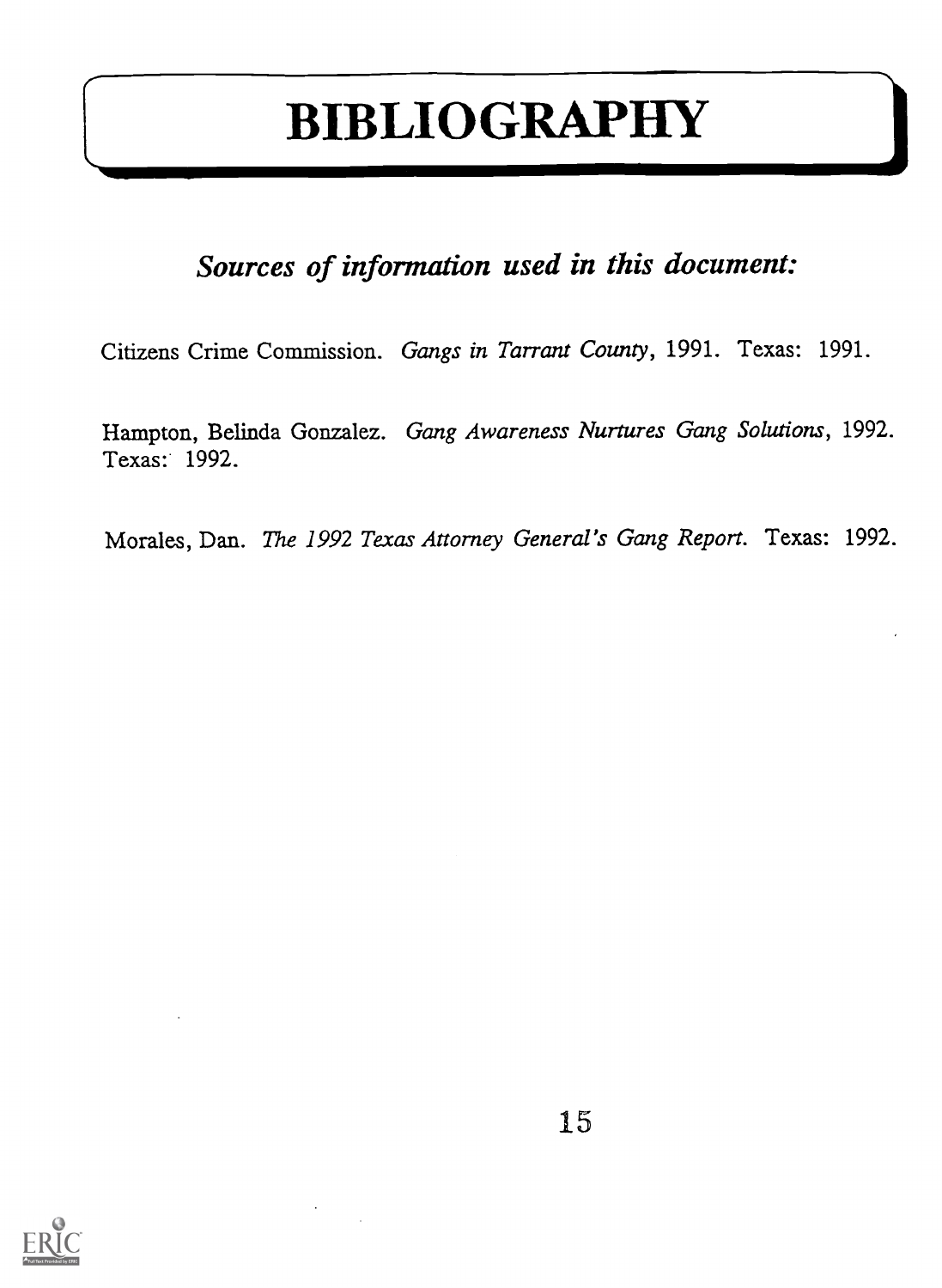

#### Some of Educational Research and improvement (SENII)<br>Educational Resources Information Center (ERIC) **U.S. Department of Education**<br>Office of Educational Research and Improvement (OERI)<br>Educational Resources Information Center (ERIC) Office of Educational Research and Improvement (OERI) LE



### REPRODUCTION RELEASE

(Specific Document)

#### I. DOCUMENT IDENTIFICATION:

Title:

Working Together to Erase Gangs in Our Schools

Author(s): Northeast Gang Task Force

Corporate Source:

Hurst, Euliss, and Bedford Police Departments , Texas

Publication Date: 1993

#### II. REPRODUCTION RELEASE:

In order to disseminate as widely as possible timely and significant materials of interest to the educational community, documents announced in the monthly abstract journal of the ERIC system, Resources in Education (RIE), are usually made available to users in microfiche, reproduced paper copy, and electronic/optical media, and sold through the ERIC Document Reproduction Service (EDRS) or other ERIC vendors. Credit is given to the source of each document, and, if reproduction release is granted, one of the following notices is affixed to the document.

If permission is granted to reproduce and disseminate the identified document, please CHECK ONE of the following two options and sign at the bottom of the page.



Documents will be processed as indicated provided reproduction quality permits. If permission to reproduce is granted, but neither box is checked, documents will be processed at Level 1.

hereby grant to the Educational Resources Information Center (ERIC) nonexclusive permission to reproduce and disseminate this document as indicated above. Reproduction from the ERIC microfiche or electronic/optical media by persons other than ERIC employees and its system contractors requires permission from the copyright holder. Exception is made for non-profit reproduction by libraries and other service agencies to satisfy information needs of educators in response to discrete inquiries.'

| Sign<br>Signature:<br>Welen I. Lingle<br>here $\rightarrow$<br>please |                       | : Printed Name/Position/Title:<br>Helen Lingle, Director |               |  |  |
|-----------------------------------------------------------------------|-----------------------|----------------------------------------------------------|---------------|--|--|
|                                                                       | Organization/Address: | Telephone:                                               | FAX:          |  |  |
|                                                                       | NCAYAR, INC.          | $941 - 378 - 4793$<br>E-Mail Address:                    | : Date:       |  |  |
| Full Text Provided by ERIC                                            |                       |                                                          | Aug. 30, 1996 |  |  |